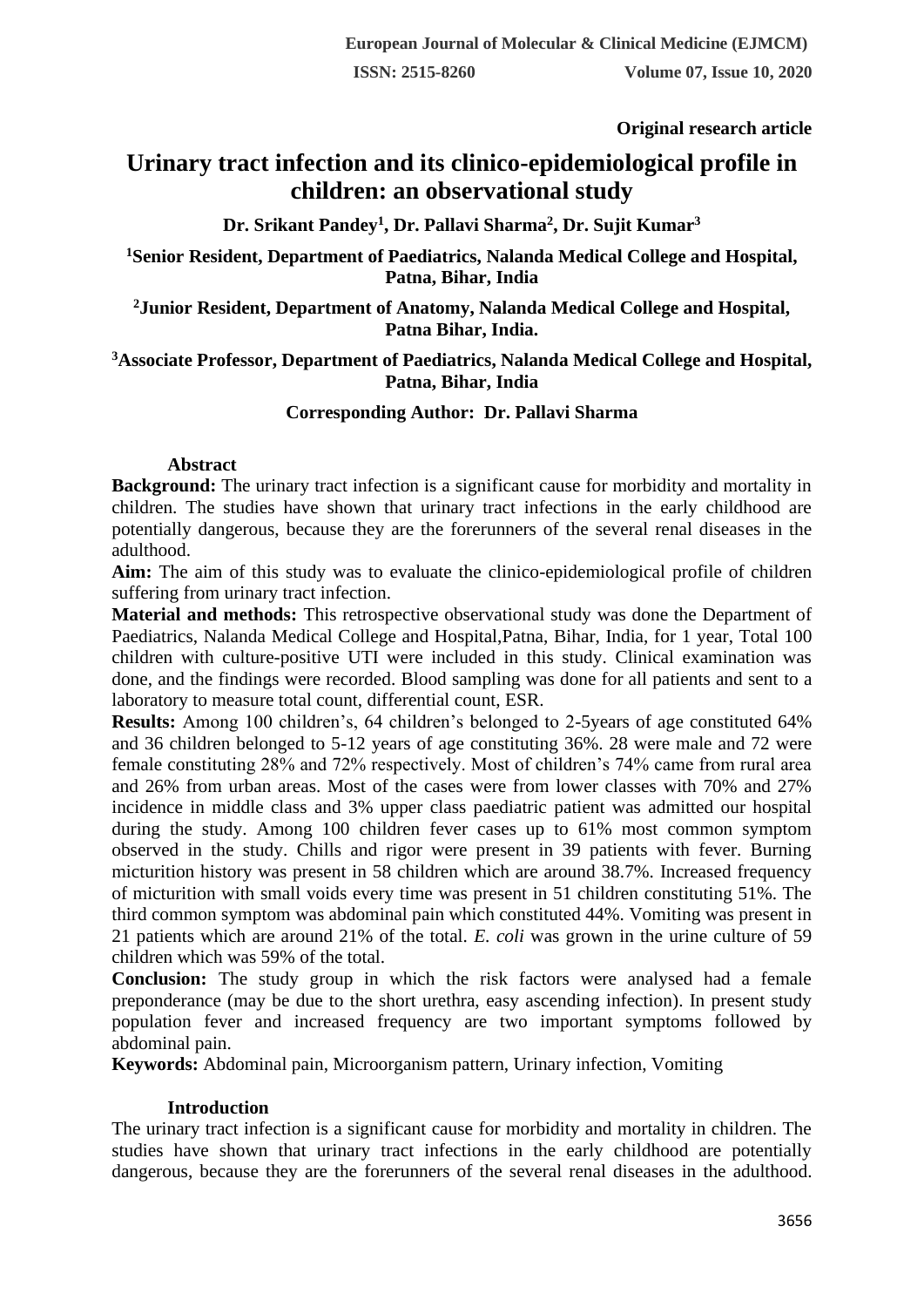Urinary tract infection is not isolated even but represents a complex situation which may follow a variety of courses during the life time of an individual.<sup>1</sup> If the predisposing factor is recognized early and eliminated, then one step does not necessarily lead to the other. The concept of persistent significant bacteriuria with criterion of over 1,00,000 organisms per ml of urine is excellent operational definition when the clean method is used to collect urine specimen.<sup>2</sup> Urinary tract infection is the third most common cause of febrile illness among pediatric age group, and it accounts for 0.7% of all outpatients' clinic visits.<sup>3</sup> In Emergency Department, up to 14% of children are admitted due to UTI either due to direct infection or indirectly due to its associated complications.<sup>4</sup> Knowledge of the exact incidence and prevalence of UTI among children is essential for pediatricians because the diagnosis of the diagnosis may be challenging on clinical basis, and the incidence and prevalence will determine the cost benefit effect of investigating the condition. For instance, if UTI was rare, routine diagnostic testing would not be beneficial, whilst if it was common, pediatricians will be justified to use lab and imaging investigations for screening the suspected cases.

UTI affects approximately 7% to 8% of girls and 2% of boys during the first 8 years of life. Fever and significant bacteriuria, pyuria in children with undocumented sources of infections must be presumed to be symptoms of acute pyelonephritis (APN), an invasive infection of the renal parenchyma requiring prompt treatment.<sup>5,6</sup>

High fever with temperature of  $39.5^{\circ}$ C or more is the single best predictive parameter.<sup>7,8</sup> The risk of APN increases when bladder infection occurs in patients Vesicoureteral reflux (VUR), because colonized lower tract urine then has direct retrograde access to the upper tract.<sup>9</sup> The screening of bacteriuria has contributed significantly to the understanding of the epidemiology and natural history of urinary tract infections in girls showing asymptomatic bacteriuria in the childhood remains at high risk of developing pyelonephritis at the time of pregnancy.

The awareness of the importance of early diagnosis and eradication of urinary tract infection before it settles in the kidney has led to the following advances:

1. Screening of asymptomatic but vulnerable population for significant bacteriuria (preschool children and school going girls).

2. Methods of localization of the site of infection.

3. Recognition of the cause of persistent urinary tract infection (vesico-ureteric reflux, immunological factors, host factors).

4. Various regimes of chemotherapy (short course, continuous single bed time low dosage, long term therapy). The aim of this study was to evaluate the clinico-epidemiological profile of children suffering from urinary tract infection.

# **Material and methods**

This retrospective observational study was done the Department of Paediatrics, Nalanda Medical College and Hospital, Patna, Bihar, India, for one year, after taking the approval of the protocol review committee and institutional ethics committee.

# **Inclusion criteria**

- Age-2 to 12 years.
- Urine culture positivity

## **Exclusion criteria**

- Age  $\lt 2$  years and  $>12$  years.
- Insignificant growth in the urine culture

Total 100 children with culture-positive UTI were included in this study. Child's history was then recorded as answers to the pre-prepared questionnaire in a proforma. Clinical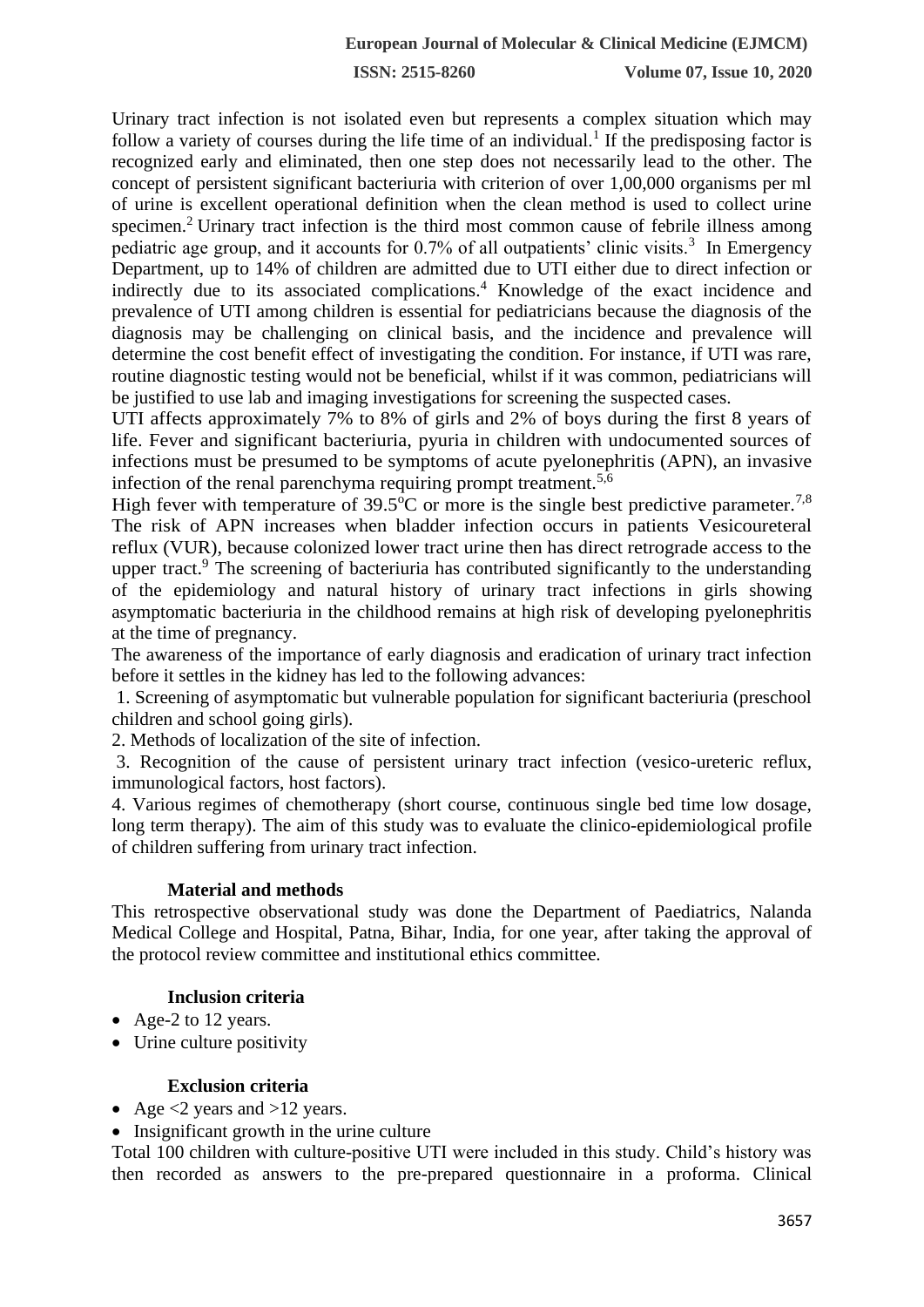## **European Journal of Molecular & Clinical Medicine (EJMCM)**

**ISSN: 2515-8260 Volume 07, Issue 10, 2020**

examination was done, and the findings were recorded. Blood sampling was done for all patients and sent to a laboratory to measure total count, differential count, ESR. Risk factors for urinary tract infection were also asked with a questionnaire in the proforma. For boys, it was advised to wash genitalia with water then retract the prepuce gently and collect the midstream sample. For girls, it was advised to wash genitalia with water then separate both labia and collect the midstream sample. The collected sample was immediately sent to microbiology laboratory and plating did within one hour.

#### **Results**

Table 1 shows among the 100 cases analyzed in the study 64 children belonged to 2-5years of age constituted 64% and 36 children belonged to 5-12 years of age constituting 36%.

| Age          | <b>Number</b> | Percentage |
|--------------|---------------|------------|
| 2-5 Years    | 64            | 64         |
| $5-12$ Years | 36            | 36         |
| Total        | 100           | 100        |

#### **Table 1: Age Distribution of patients**

Table 2 shows in the total of 100 children 28 were male and 72 were female constituting 28% and 72% respectively.

| Table 2: Gender distribution of patients |               |                   |  |
|------------------------------------------|---------------|-------------------|--|
| Gender                                   | <b>Number</b> | <b>Percentage</b> |  |
| Male                                     | 28            | 28                |  |
| Female                                   | 70            | רי                |  |
| Total                                    | 100           | 100               |  |

# **Table 2: Gender distribution of patients**

#### **Table 3: Incidence of urinary tract infection in urban and rural areas**

| Area  | <b>Number of patients</b> | Percentage |
|-------|---------------------------|------------|
| Urban | 26                        | ΖO         |
| Rural | $7\Lambda$                | ⇁          |
| Total | 100                       | 100        |

74children i.e. 74% came from rural area and 26 i.e. 26% from urban areas. (Table 3.)

middle class 27 27 upper class  $\boxed{70}$   $\boxed{70}$ 

| Table 4: Incidence of urinary tract infection in different social classes |                           |                   |
|---------------------------------------------------------------------------|---------------------------|-------------------|
| social classes                                                            | <b>Number of patients</b> | <b>Percentage</b> |
| lower classes                                                             |                           |                   |

# **Table 4: Incidence of urinary tract infection in different social classes**

Most of the cases were from lower classes with 70% and 27% incidence in middle class and 3% upper class paediatric patient was admitted our hospital during the study.(table 4.)

Table 5 shows among 100 children 61 had fever history. 16 children had <3 days fever which is around 26.23% of total children and 3 to 5 days history was in 20 children constituting 32.79% and fever was present for >5 days in 25 children constituting 40.98%. Total fever cases summed up to 61% and are the most common symptom observed in the study. Chills and rigor were present in 39 patients with fever. Burning micturition history was present in 58 children which are around 38.7%. Children who couldn't say exactly about burning sensation complained about pain or irritation or cry during micturition.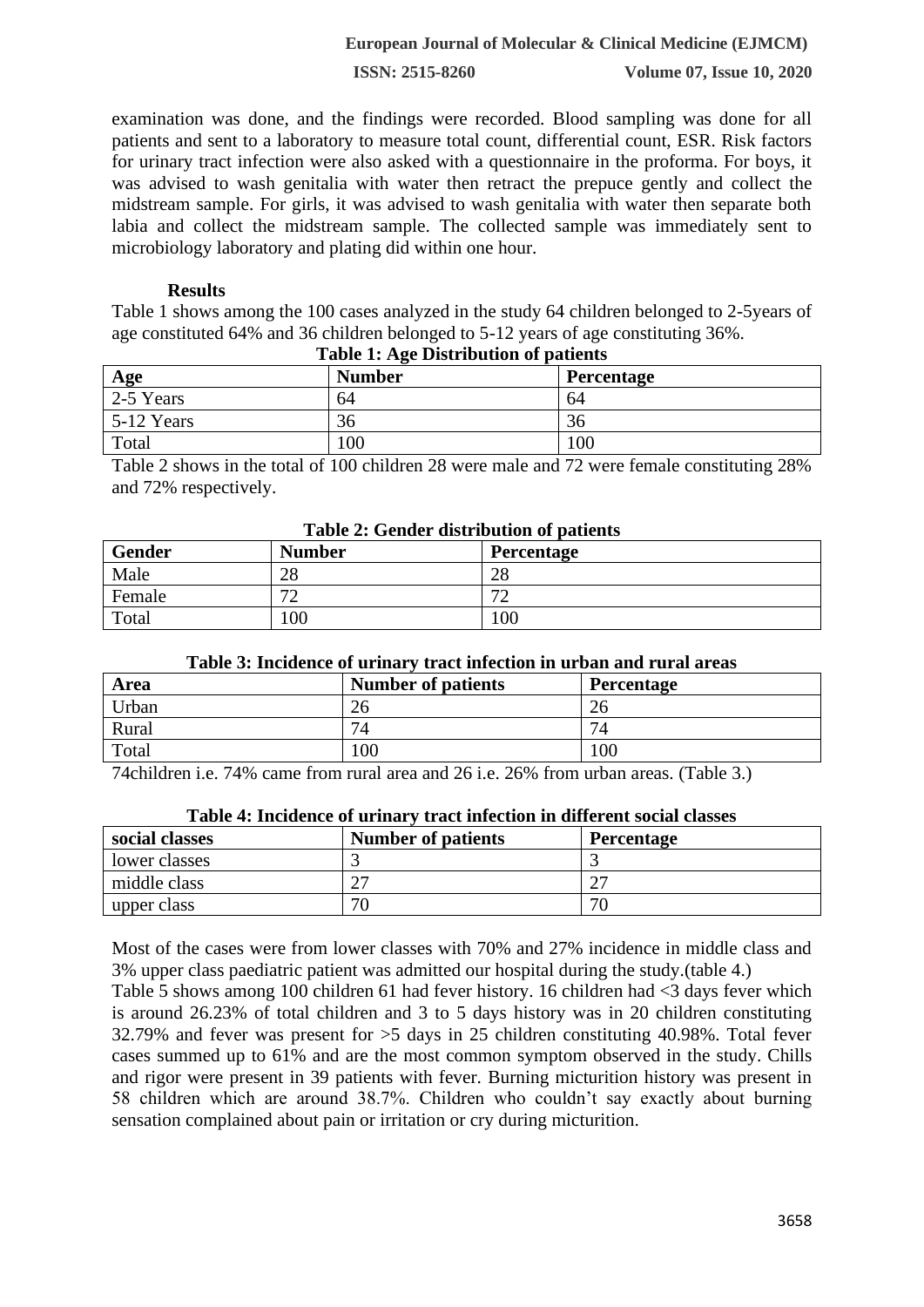| $\frac{1}{2}$ and $\frac{1}{2}$ . By mp computed by particles |               |            |  |
|---------------------------------------------------------------|---------------|------------|--|
| <b>Symptoms</b>                                               | <b>Number</b> | Percentage |  |
| Fever                                                         | 61            | 61         |  |
| $<$ 3 days                                                    | 16            | 26.23      |  |
| $3-5$ days                                                    | 20            | 32.79      |  |
| $>5$ days                                                     | 25            | 40.98      |  |
| Chills and rigor                                              | 39            | 39         |  |
| Burning micturition                                           | 42            | 42         |  |
| Increased frequency                                           | 51            | 51         |  |
| High colored urine                                            |               |            |  |
| Abdominal pain                                                | 44            | 44         |  |
| Vomiting                                                      | 21            | 21         |  |
| Preputial bulging (males)                                     | 4             | 20         |  |

# **Table 5: Symptoms of patients**

Increased frequency of micturition with small voids every time was present in 51 children constituting 51%. The third common symptom was abdominal pain which constituted 44%. Vomiting was present in 21 patients which are around 21% of the total. History of preputial bulging while urinating was present in 4 boys out of 20 uncircumcised boys which are around 20%.

Table 6 shows interesting fact was all children presented with urinary tract infection and had phimosis gave a history of preputial bulging. It may be because children with phimosis, had skin that was tight enough to produce preputial bulging are more prone to develop urinary tract infection.

#### **Table 6: Clinical finding of patients**

| <b>Findings</b>            | <b>Number</b> | <b>Percentage</b> |
|----------------------------|---------------|-------------------|
| Phimosis (male)            |               | 21.42             |
| Vaginal synechiae (female) |               | 5.56              |
| <b>Malformations</b>       |               |                   |
| Facial edema               |               |                   |
| Renal angle tenderness     |               |                   |
| Suprapubic tenderness      | 26            | 26                |

**Table 7** shows *E. coli* was grown in the urine culture of 59 children which was 59% of the total. This was the most common causative organism in the study group. This was followed by *Klebsiella spp*. in 21 children which are around 21%.10 children's urine culture grew *Proteus mirabilis* which is around 10% of the total. Pseudomonas was grown in 4 children constituting 4%. Staph epidermidis growth is seen in 2 children which come around 2%. *Enterococci faecalis* was grown in 3 children which constitute 3%. Citrobacter growth was seen in 1 child and this constitutes 1%.

| Table <i>1</i> , Euvily y ul patients |               |                |  |
|---------------------------------------|---------------|----------------|--|
| Organism                              | <b>Number</b> | Percentage     |  |
| E. coli                               | 59            | 59             |  |
| Klebsiella                            | 21            | $\overline{2}$ |  |
| Proteus                               | 10            | 10             |  |
| Pseudomonas                           |               |                |  |
| Staph epidermidis                     |               |                |  |
| Enterococci fecalis                   |               |                |  |
| Citrobacter                           |               |                |  |

**Table 7: Etiology of patients**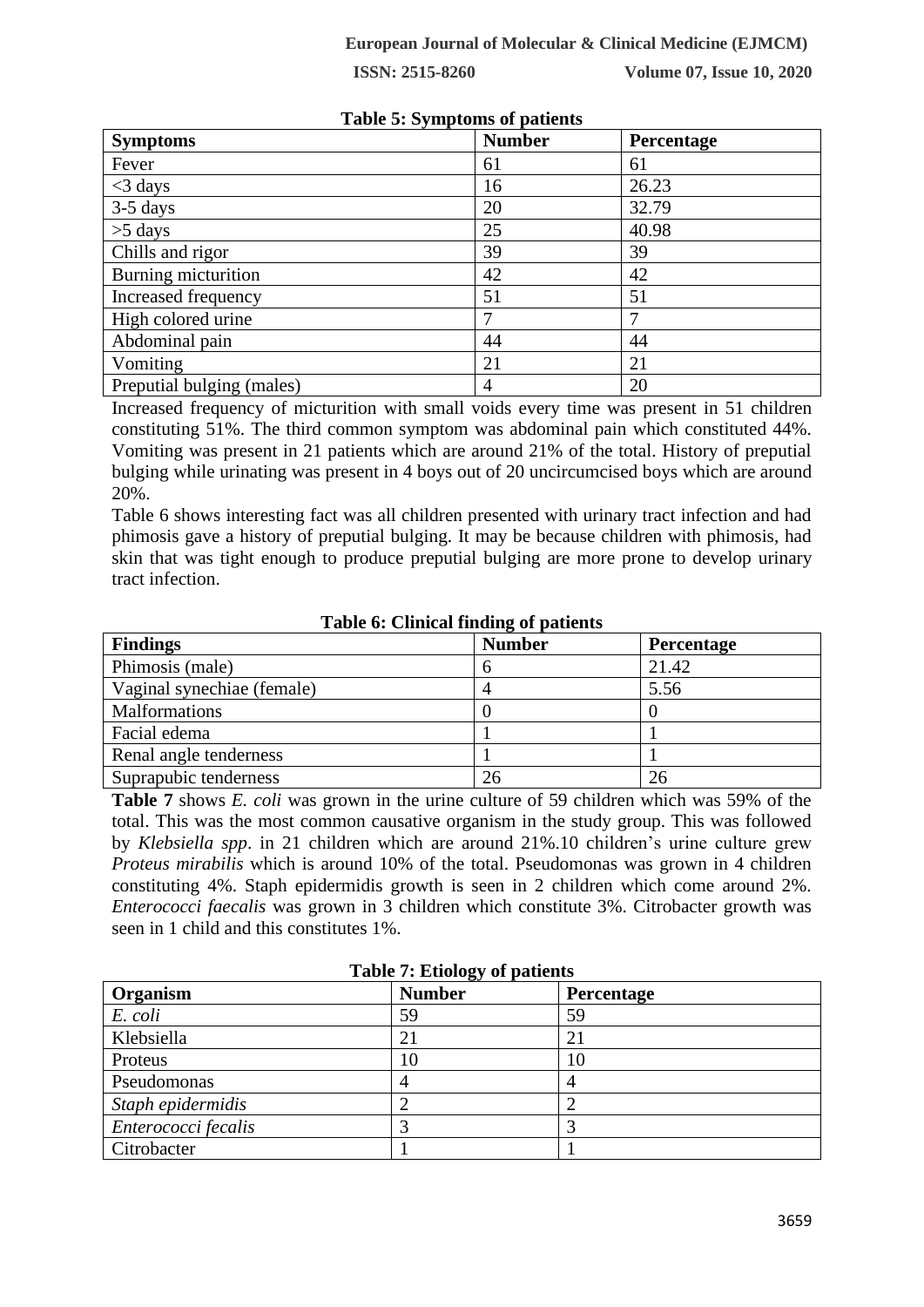#### **Discussion**

Most of the urinary infections are monomicrobial. *E. coli* is the most common organism except in neonates where it is Group B Streptococcus. In the case of immunocompromised patients and patients with indwelling catheters, Candida growth can occur.<sup>10</sup> This is mainly because colonic bacteria are the major cause of UTI. *E. coli* is closely followed by Klebsiella and Proteus. The organism is then internalized into epithelial cells which leads to apoptosis, hyper infection and invasion into the surrounding epithelial cells or an establishment of bacterial focus and forms a base for recurrent UTI where drugs cannot reach the focus. *E. coli* also release toxins which cause cell destruction, cell cycle arrest and change in cellular morphology and function.<sup>11</sup> Toxins include cytolethal distending toxin, alpha- hemolysin, cytotoxic necrotizing factor-1 and secreted auto transferase toxin. *E. coli* also has a glycosylated polysaccharide capsule that interferes with phagocytosis and complementmediated destruction.<sup>12</sup> Certain other organisms have siderophore systems that acquire iron from heme which is an essential bacterial micronutrient. in the present study 100 children 61 had fever history. 16 children had <3 days fever which is around 26.23% of total children and 3 to 5 days history was in 20 children constituting 32.79% and fever was present for >5 days in 25 children constituting 40.98%. Total fever cases summed up to 61% and are the most common symptom observed. This is followed by increased frequency of urination which was seen in 51%. The third common symptom was abdominal pain which constituted  $44\%$ . <sup>13</sup>This is like another study by Chon C, et al, which included children from two months to fifteen years conducted in Nepal except that the second common presentation was abdominal pain.<sup>14</sup> In a study by Yamamoto S et al, taking all children with urinary infection coming to the outpatient department at the Philippines also showed fever as the most common presentation and abdominal pain as the second common one.<sup>15</sup>fever was the most common presentation but the percentage was very high (92%) and dysuria was a second common presentation with 68% of children presenting with it. This study involved children up to fifteen years of age at Abbottabad. in the present study *E. coli* was grown in the urine culture of 59 children which was 59% of the total. This was the most common causative organism in the study group. This was followed by *Klebsiella spp*. in 21 children which are around 21%.10 children's urine culture grew *Proteus mirabilis* which is around 10% of the total. Pseudomonas was grown in 4 children constituting 4%. Staph epidermidis growth is seen in 2 children which come around 2%. *Enterococci faecalis* was grown in 3 children which constitute 3%. Citrobacter growth was seen in 1 child and this constitutes 1% respectively.<sup>16</sup>The study also suggested that poor genital hygiene and toilet habits were almost always associated with other factors and so not necessarily predispose UTI. Previous urinary tract infection was present in 3% of children. All children had the same organism grown in urine culture as in previous episode suggesting unresolved or persistent bacteriuria.<sup>17</sup> This is comparable with the literature stating unresolved bacteriuria as the most common type of recurrent UTI. Suprapubic tenderness was the most common clinical finding, but it was seen only in 26% of children.<sup>18</sup> Majority of children presented as fever without focus in correlation with literature. All children with suprapubic tenderness dint have cystitis in USG and all children with cystitis dint have suprapubic tenderness.<sup>19</sup> None of the children had an external urogenital malformation. This may be because children  $\langle 2 \rangle$  years were excluded from the study. Among laboratory findings 40% children had leukocytosis. This was the most common presentation. USG was able to detect abnormalities (cystitis/hydronephrosis) in 15% of children in the study group. $20$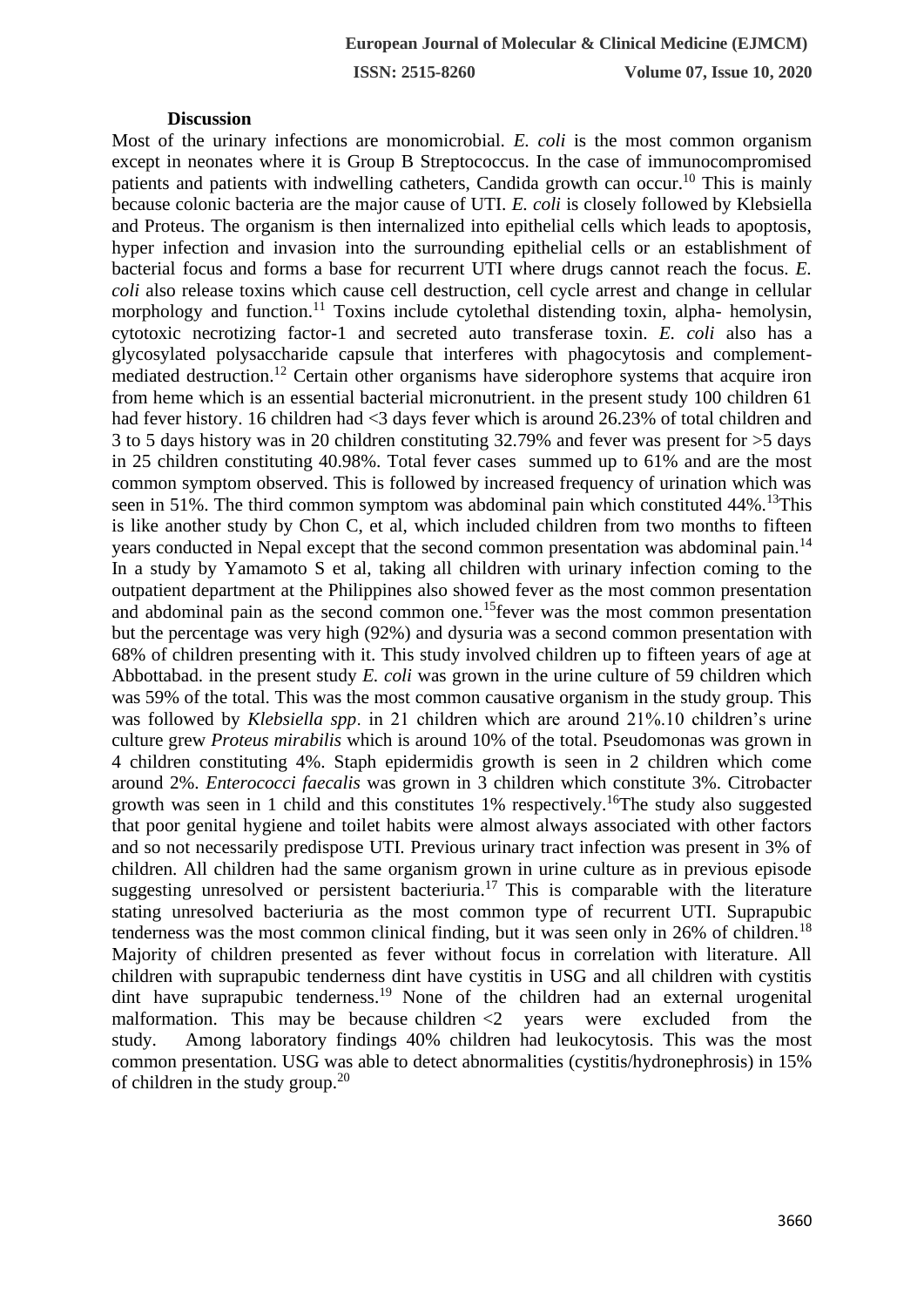## **Conclusion**

The study group in which the risk factors were analysed had a female preponderance (may be due to the short urethra, easy ascending infection). In present study population fever and increased frequency are two important symptoms followed by abdominal pain.

# **Reference**

- 1. Grag BK. Urinary tract infection in the childhood. Indian Pediatr. 1966;3(1):1-8.
- 2. Ethiraj S, Moses LG, Thangadorai C, Somu N, Gopaul S, Ranganathan G et al. A critical study of urinary tract infection among the pediatric age group. Indian Pediatr. 1976;13(7):553-5.
- 3. Shaikh N, Morone NE, Bost JE, Farrell MH. Prevalence of urinary tract infection in childhood: a meta-analysis. Pediatr Infect Dis J. 2008;27(4):302- 8.
- 4. Freedman AL. Urologic diseases in North America project: Trends in resource utilization for urinary tract infections in children. J Urol. 2005;173:949- 54.
- 5. Hellström A, Hanson E, Hansson S, Hjälmås K, Jodal U. Association between urinary symptoms at 7 years old and previous urinary tract infection. Arch Dis Childhood. 1991;66(2):232-234.
- 6. Mårild S, Jodal U. Incidence rate of first‐time symptomatic urinary tract infection in children under 6 years of age. Acta Paediatrica. 1998;87(5):549-552.
- 7. Pecile P, Miorin E, Romanello C, Vidal E, Contardo M, Valent F, Tenore A. Agerelated renal parenchymal lesions in children with first febrile urinary tract infections. Pediatr. 2009;124(1):23-29.
- 8. Shaikh N, Ewing AL, Bhatnagar S, Hoberman A. Risk of renal scarring in children with a first urinary tract infection: a systematic review. Pediatr. 2010;126 (6):1084- 1091..
- 9. Hudson RG, Lessons from the guidelines: understanding evidence-based vesicoureteral reflux treatment in 2010. Dial Pediatr Urol. 2010; 32:5-6.
- 10. Foxman B, Barlow R, D'Arcy H, Gillespie B, Sobel JD. Urinary tract infection: selfreported incidence and associated costs. Annals Epidemiol. 2000;10(8):509-15
- 11. Wu CS, Wang SM, Ko WC, Wu JJ, Yang YJ, Liu CC. Group B streptococcal infections in children in a tertiary care hospital in southern Taiwan. J Microbiol Immunol Infect. 2004;37(3):169-75.
- 12. Phillips JR, Karlowicz MG. Prevalence of Candida species in hospital-acquired urinary tract infections in a neonatal intensive care unit. Pediatr Infectious Dis J. 1997;16(2):190-4.
- 13. Twaij M. Urinary tract infection in children: a review of its pathogenesis and risk factors. J Royal Society Promotion Health. 2000;120(4):220-6.
- 14. Chon CH, Lai FC, Shortliffe LM. Pediatric urinary tract infections. Pediatr Clin. 2001;48(6):1441-59.
- 15. Yamamoto S, Tsukamoto T, Terai A, Kurazono H, Takeda Y, Yoshida O. Genetic evidence supporting the fecal-perineal-urethral hypothesis in cystitis caused by Escherichia coli. J Urol. 1997;157(3):1127-9.
- 16. Cox CE, Hinman F. Experiments with induced bacteriuria, vesical emptying and bacterial growth on the mechanism of bladder defense to infection. J Urol. 1961;86(6):739-48.
- 17. Sobel JD. Pathogenesis of urinary tract infection: role of host defenses. Infect Dis Clinics North Am. 1997;11(3):531-49.
- 18. Johnson JR. Microbial virulence determinants and the pathogenesis of urinary tract infection. Infect Dis Clin. 2003;17(2):261-78.
- 19. Sussman, PhD M, Gally, PhD DL. The biology of cystitis: host and bacterial factors.